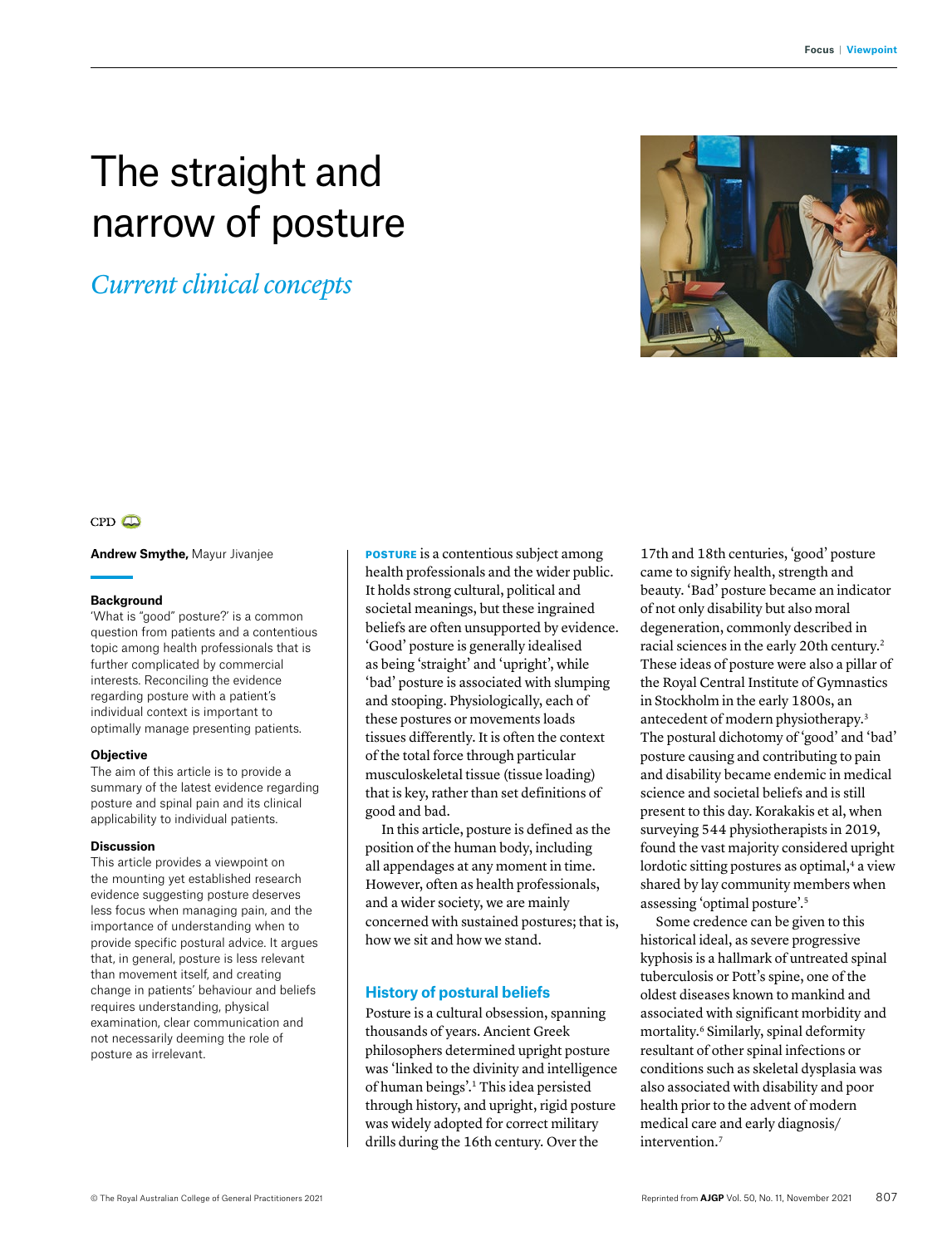However, in the absence of such disease, this dichotomous relationship of 'good' and 'bad' posture is not supported by the evidence. As far back as 1967, John Keeve, a professor in public health, presented work supporting his statement 'there are no scientific facts to substantiate the benefits of this (postural) aesthetic ideal, yet a great deal of attention is devoted to "correcting faulty posture"'.8 This is also supported by more recent work. A cross-sectional study of 1108 Australian teenagers found that while forward/slumped neck postures were associated with a higher incidence of depression, they had no association with neck pain and headaches, challenging widely held beliefs about the role of posture in neck pain.9 This finding was also shown in a recent meta-analysis by Mahmoud et al, in which forward head posture was not correlated with incidence of neck pain in adolescents and older adults (aged > 50 years).<sup>8</sup> The same meta-analysis did find a weak correlation in adults (aged 18–50 years), but when studies with poor-quality assessment were eliminated, these findings were not significant.10 The same analysis also suggested that in those with neck pain, increased pain was associated with increased forward head posture in older age groups.10 This is not supported by more recent studies and again brings into question the relevance of generalised cohort studies on posture and pain.<sup>11,12</sup>

Similar evidence exists for back pain, with a recent systematic review finding no link between slumping postures and pain, as well as any other lumbar posture and pain.13 Awkward postures were also shown to have no correlation with pain.<sup>14</sup> In fact, a recent study interviewing participants with low back pain (LBP) showed even proportions of participants described sitting upright as their best (relieving) and worst (aggravating) posture.<sup>15</sup> This study further highlights context and individual preference as important factors for identifying appropriate posture.

# **Clinical applications**

Clinically, context is the most important factor when considering posture in

presenting patients. Consider a patient with symptomatic spinal stenosis; prolonged standing or positions of relative spinal extension often lead to worsening symptoms and disability, generally eased with positions of spinal flexion such as relaxed sitting.16 In this case, advice to maintain an upright posture is in conflict with their condition.<sup>17</sup> Neck and head posture can influence jaw function and may be relevant in patients with temperomandibular pain.18 Thoracic and scapular posture can influence respiratory mechanics and rotator cuff function.19,20 A detailed clinical history may be important for identifying specific aggravating and easing positions. This can provide specific context relevant to the patient and will give clinicians insight into what specific postural advice to provide the presenting patient (Figure 1).

Additionally, posture may also provide insight into a presenting patient's

psychological state. As mentioned earlier, Richards et al found that forward/slumped neck postures in teenagers are significantly associated with a higher incidence of depression.7 This may add further clinical context for in-rooms assessment – while it is definitely not a sole indicator of mental health issues, it may add further weight to clinical suspicion.

Assessment of posture is therefore not irrelevant, rather just needs to be considered in the context of the individual patient. Contextual considerations are outlined in Table 1.

### **Posture versus movement**

As discussed, current evidence does not support the dichotomous idea of 'good' and 'bad' posture being linked to pain. However, sustained postures can significantly contribute to pain. Bontrup et al found that there was a significant association between less movement between postures

# **Table 1. Points to consider when developing an appropriate paradigm in which posture should be considered and addressed**

| <b>Patient history</b>      | • How long are postures sustained in work, home, recreational<br>activities?<br>• Patient beliefs regarding posture<br>Occupational demands<br>٠<br>• Physical activity history                                                                                                                                                                                 |
|-----------------------------|-----------------------------------------------------------------------------------------------------------------------------------------------------------------------------------------------------------------------------------------------------------------------------------------------------------------------------------------------------------------|
| <b>Physical examination</b> | Is posture providing insight into non-mechanical influences<br>٠<br>(psychological state, confidence)?<br>• Mechanical influences that load or offload tissues<br>Does altering posture during examination change pain, joint<br>٠<br>range of motion or muscle function relevant to the patient?                                                               |
| <b>Management</b>           | Address beliefs:<br>• Correct faulty beliefs (eg that bad posture = pain)<br>$\cdot$ Explain the evidence in a context relevant to the patient<br>Remove the quilt related to posture by reframing language and<br>understanding of posture                                                                                                                     |
|                             | Advice and counselling:<br>• Encourage movement<br>Discus pain-relieving postures in the context of specific<br>pathology<br>• Ensure consistent messaging from the healthcare team to avoid<br>confusion<br>Patient review:<br>• Check understanding of previously discussed concepts<br>• Support and encourage, changing beliefs and habits can<br>take time |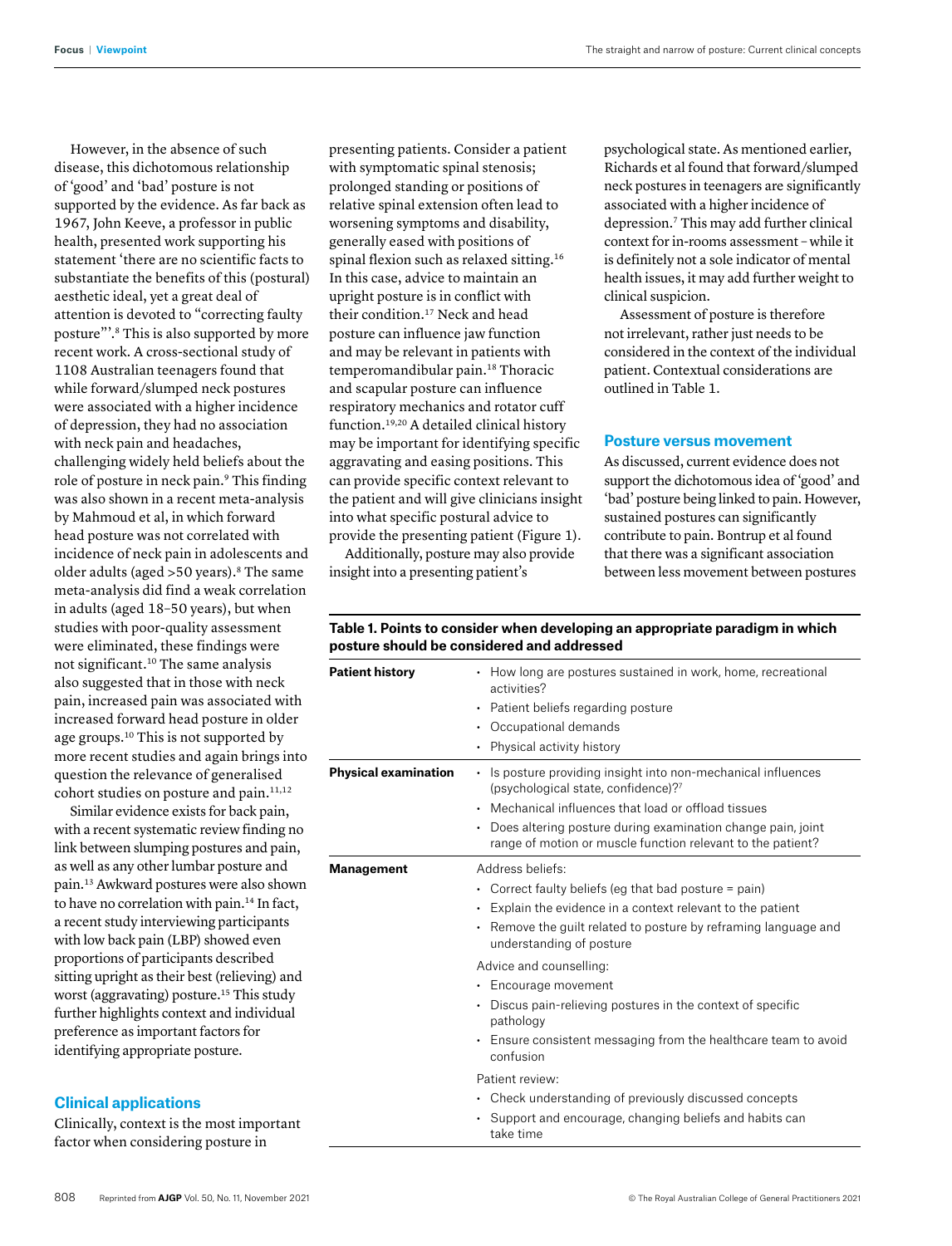when sitting and increased risk of chronic LBP in a sample of call centre workers.<sup>21</sup> This finding is reflected by Hanna et al, $^{22}$ highlighting LBP risk showed a strong correlation with increasing time sitting but not seated posture.

With the current plethora of evidence suggesting 'sitting is the new smoking', movement and changing positions to reduce time in sustained postures are likely more important than posture itself. Even in adults achieving the World Health Organization's targets for weekly exercise, sedentary behaviour of as little as four hours daily is linked with increases in both morbidity and mortality.23 Educating and empowering patients to feel confident





previously, this is important to consider within an individual's context. Consider an adolescent who is overweight playing a high-impact sport, such as basketball or netball, presenting with anterior knee pain. Increasing knee valgus, a sign of

about this will ideally allow them to manage many 'postural' conditions; priority is given to movement and changes in position, with less time and energy spent on finding the ideal posture. Although there is no consensus on the best way to break sedentary posture, a recent review summarised key points that clinicians can consider with patients to reduce sedentary

postures, as shown in Table 2.24

Obesity is a well-documented significant contributor to increased morbidity and mortality, but recent evidence suggests that it also affects postural adaptions.25 A recent cross-sectional study of 420 students found a statistically significant increase in the prevalence of knee valgus, exaggerated thoracic kyphosis and lumbar hyperlordosis in students

**Posture and obesity**

poor rotational control of the lower limb, increases anterior knee loads.<sup>29</sup> Therefore, correcting this posture, and consequently improving control over knee valgus, would likely be key to reducing symptoms and maintaining participation. However, it is important to keep in mind that not everyone with increased knee valgus will experience pain because of this.

# **Conclusion**

Posture is almost certainly associated with pain and morbidity, but this is likely to be a much weaker association than previously thought. There is also a strong argument that this association is more attributed to sedentary behaviour, which inherently involves sustained postures. However, in cases of clear pathology and/or specific context for the presenting patient, specific postural advice may be necessary to reduce tissue load, compression and sensitivity and to reduce 'postural fear'. This is done with the evidence of a clinical history and physical examination. More broadly, it is important that clinicians ensure the language used promotes movement and reduces fear or fixed beliefs about posture and its role in spinal pain. Overall posture is a complex interaction of multiple factors, and a broad-brush approach of 'good' and 'bad' is not applicable.

| <b>Method of reducing</b><br>sedentary posture | <b>Specific examples</b>                                                                                                 |
|------------------------------------------------|--------------------------------------------------------------------------------------------------------------------------|
| <b>Task substitution</b>                       | Alternate tasks so that different muscle groups or<br>$\bullet$<br>parts of the body are being used                      |
|                                                | • Alternate between sitting and standing while<br>completing tasks                                                       |
| <b>Task interruption</b>                       | Ensure breaks are taken, especially where there is<br>$\bullet$<br>high task invariability                               |
|                                                | • Use short breaks to perform stretching or suitable<br>exercise to offload muscle groups used during<br>sedentary tasks |
|                                                | • Use natural stopping points (between tasks, during/<br>after phone calls, etc) to change position or stretch           |
| Increasing incidental exercise                 | • Use stairs instead of the elevator                                                                                     |
|                                                | • Take part in walking meetings                                                                                          |
|                                                | • Walk or stand during meal breaks                                                                                       |
|                                                | • Use active methods for commute (walk, bike, bus, etc)                                                                  |

#### **Table 2. Strategies to reduce sedentary posture24**

**Figure 1.** Tips on providing postural advice